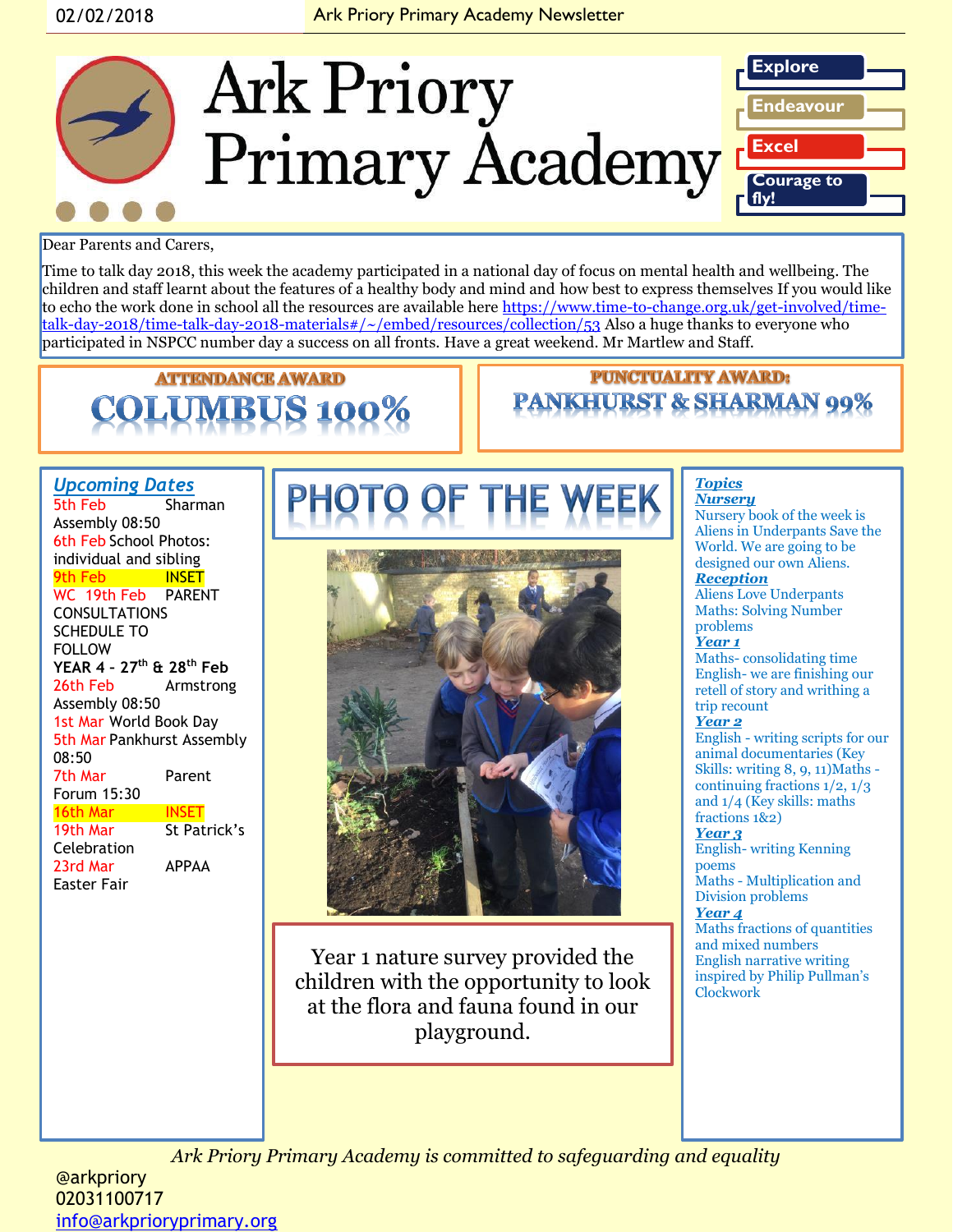## **Celebration Achievement**

Parents of Children named below are welcome to attend awards assembly These children will receive their certificate on: 19th February 2018 Yrs. 2, 3 & 4 08:50 Yrs. R & 1 09:45

|                | <b>COURAGE</b> | <b>EXPLORE</b> | $-2.10$<br><b>ENDEAVOUR</b> | <b>EXCEL</b> |
|----------------|----------------|----------------|-----------------------------|--------------|
| $\mathbf R$    | Emma           | <b>Tyreece</b> | Livia                       | Sahil        |
| 1              | <b>Shireen</b> | Walter         | Kyrah                       | Karim        |
| $\overline{2}$ | Xavier         | <b>Emily O</b> | Conrad                      | Mia G        |
| 3              | Isabella       | <b>Dilys</b>   | <b>Max</b>                  | Meilyr       |
| 4              | Augustin       | Ava            | <b>Francesca</b>            | Hana         |

## **Handwriting Awards**

| $\mathbf R$  | Clementine |  |
|--------------|------------|--|
| ⊣            | Grace      |  |
| $\mathbf{2}$ | Sophie G   |  |
| 3            | Beaumont   |  |
| 4            | Kamari     |  |



*Ark Priory Primary Academy is committed to safeguarding and equality*  @arkpriory 02031100717 [info@arkprioryprimary.org](mailto:info@arkprioryprimary.org)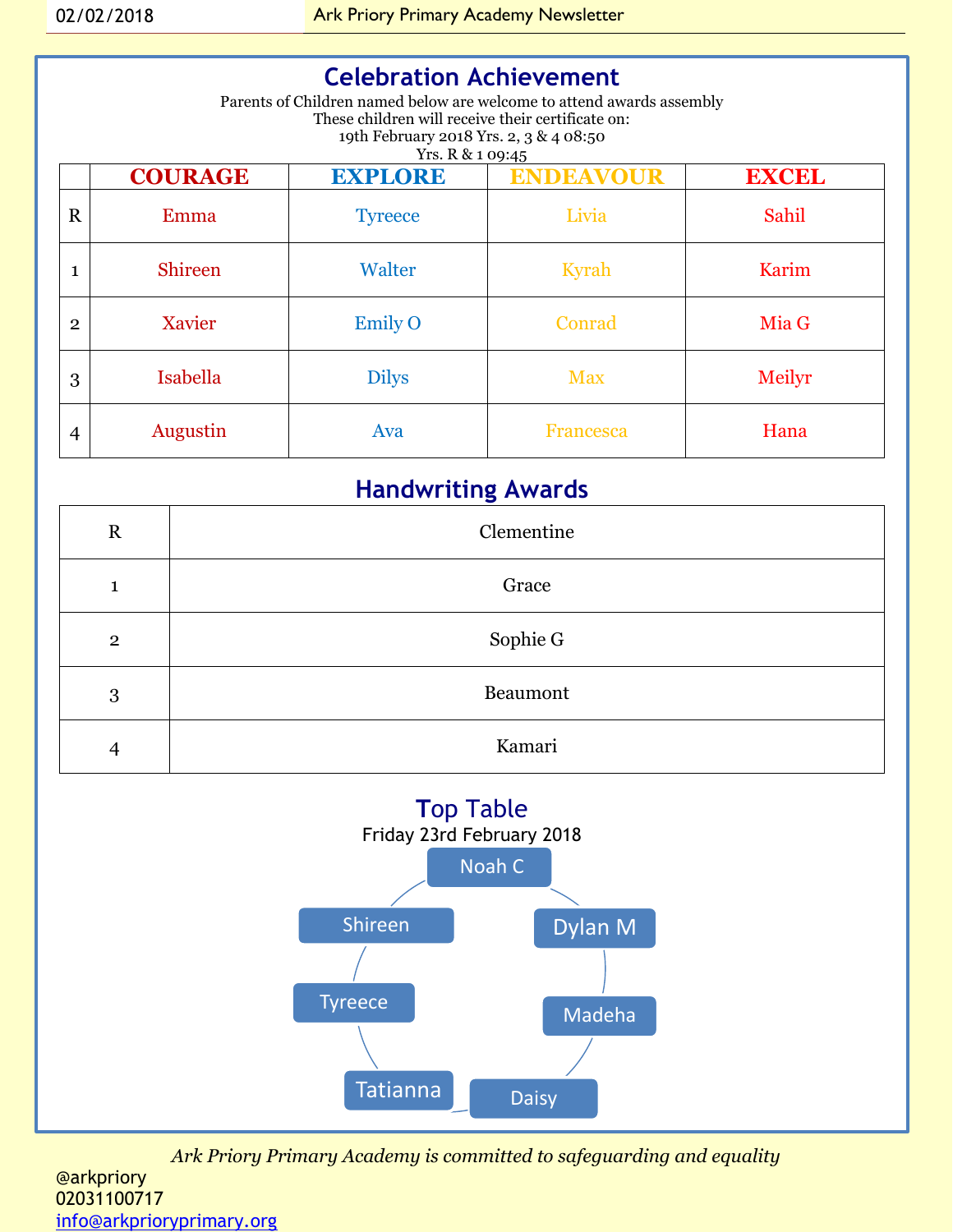## **Notices**

#### *Nursery*

- Nursery book of the week is How to Catch a Star. We are going to be finding out how stars and formed and using a range of materials to create our own representations of stars. Please see Tapestry for home learning. Reminder that home learning journals will be given out on a Friday and should be returned on a Monday.
- All children should return their learning journals every Monday
- Thank you to all of the parents who attended the phonics parents workshop if you were unable to attend please speak to a member of the nursery team as we have an information leaflet for you.
- Reminder that nursery is closed 19th-21st February.

#### *Reception*

- Please can children bring in clean transparent bottles for rocket making
- Ms Sharma is on the lookout for reception parent volunteers to support library sessions on a Thursday afternoon. It's a great way to support our young readers! If you're interested please contact [l.sharma@arkprioryprimary.org](mailto:l.sharma@arkprioryprimary.org)
- Swimming for reception will commence the week after half term. Reception will put a swimming timetable on display for parents. Swimming costumes and hats must be blue or black.

#### *Year 1*

- Year 1 trip to Hounslow urban farm 7th Feb full uniform and water bottle pls
- Can you PLEASE make sure that the green home learning folders that specific children get are completed and returned by Wednesday- as it NEEDS to be marked and returned by Friday with new learning inserted. Thanks

#### *Year 2*

- Year 2 trip to London Zoo 30th January Tuesday we are going to London Zoo, please make sure your child is dressed in full school uniform not PE kit (Sharman)
- STEM day Monday.

#### *Year 3*

- Parent consultation for Archimedes 20th and 22nd Feb
- STEM day Monday
- Surveying the park Wednesday

#### *Year 4*

#### **General**

#### **STEM Days**

- Year 2 STEM day 29th January -living things
- Year 3 STEM day 2nd February rocks
- Year 4 STEM day 16th January- electricity

#### - **Lost Items**

Parents please check their child's belongings for items that aren't theirs. Also please see APPAA newsletter for a list of items that were in lost property this week (possibly before Christmas)

#### **Mopeds**

**Please be aware we recently have had some reports of groups on mopeds behaving suspiciously near the school – this fits descriptions of events elsewhere where these have been used for muggings – please be extra vigilant – even in the middle of the day.**

#### - **Karate**

-

Karate classes for children and adults with Sensei Alex at Club des Sports, East Acton Lane on Monday, Wednesday and Fridays afternoons. Join us for a free trial plus 20% of the first terms fees for new students. Contact us at 07538497798 or [contact@londonkarate.co.uk](mailto:contact@londonkarate.co.uk) for more information.

*Ark Priory Primary Academy is committed to safeguarding and equality*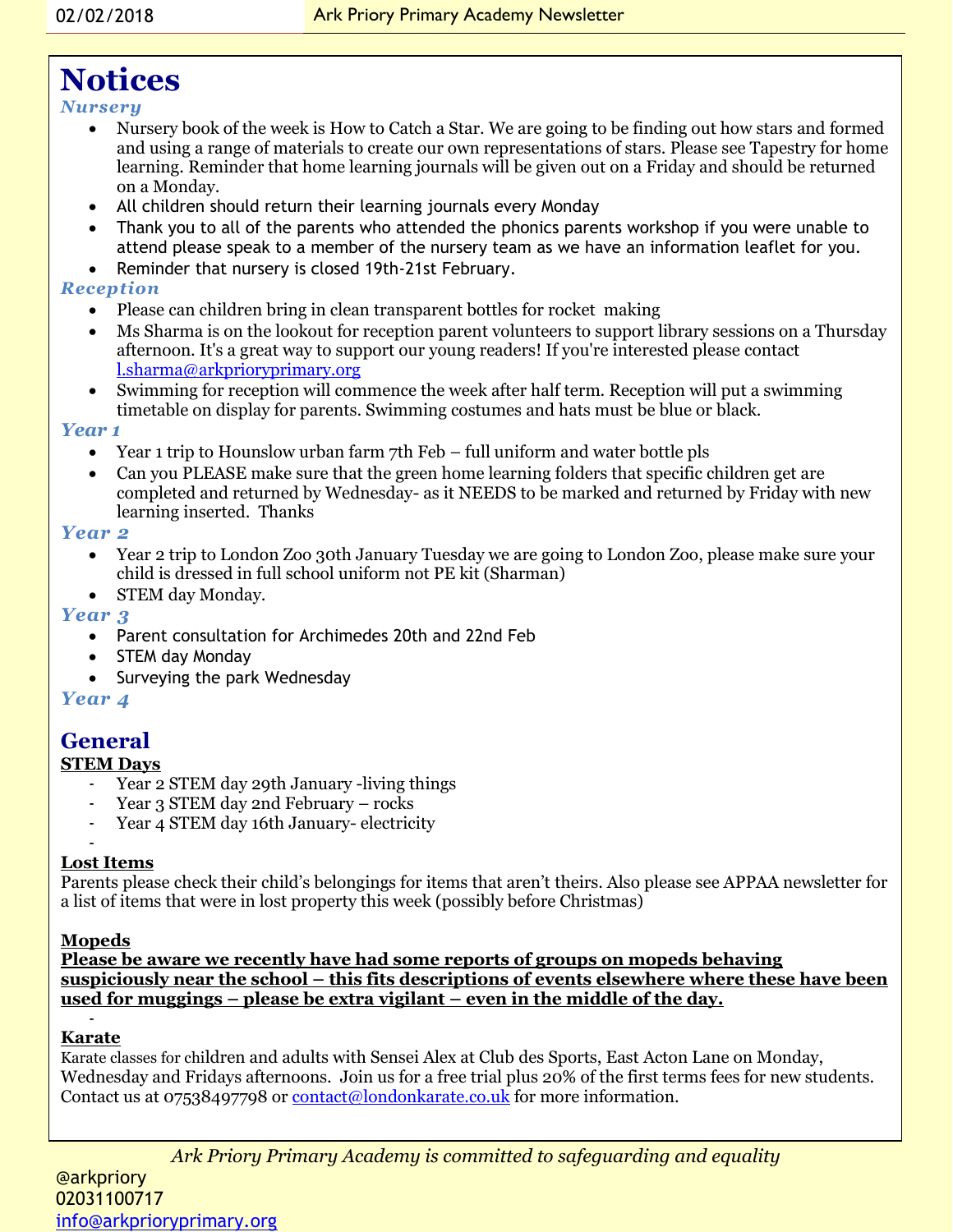



## *Frame it!*



The academy is appealing for unwanted picture frames of all shapes, sizes and styles to use in a new art project in the school. All donations are welcome via the academy office. ALL SIZES WELCOME



## *5 Minute Hero*

The academy is trying to provide more role models for children to spend some time interacting with. As such if you have an achievement you are proud of – professional or personal that you think would be appropriate for a 5 min presentation and a quick Q&A we would love to hear from you. We would be especially keen to hear from professionals who would be happy to talk through their pathways at school and university to reach their differing qualifications.

Many thanks to the Milne and Gyves families who have rustled up a 5 minute hero already!

*Ark Priory Primary Academy is committed to safeguarding and equality*  @arkpriory 02031100717 [info@arkprioryprimary.org](mailto:info@arkprioryprimary.org)